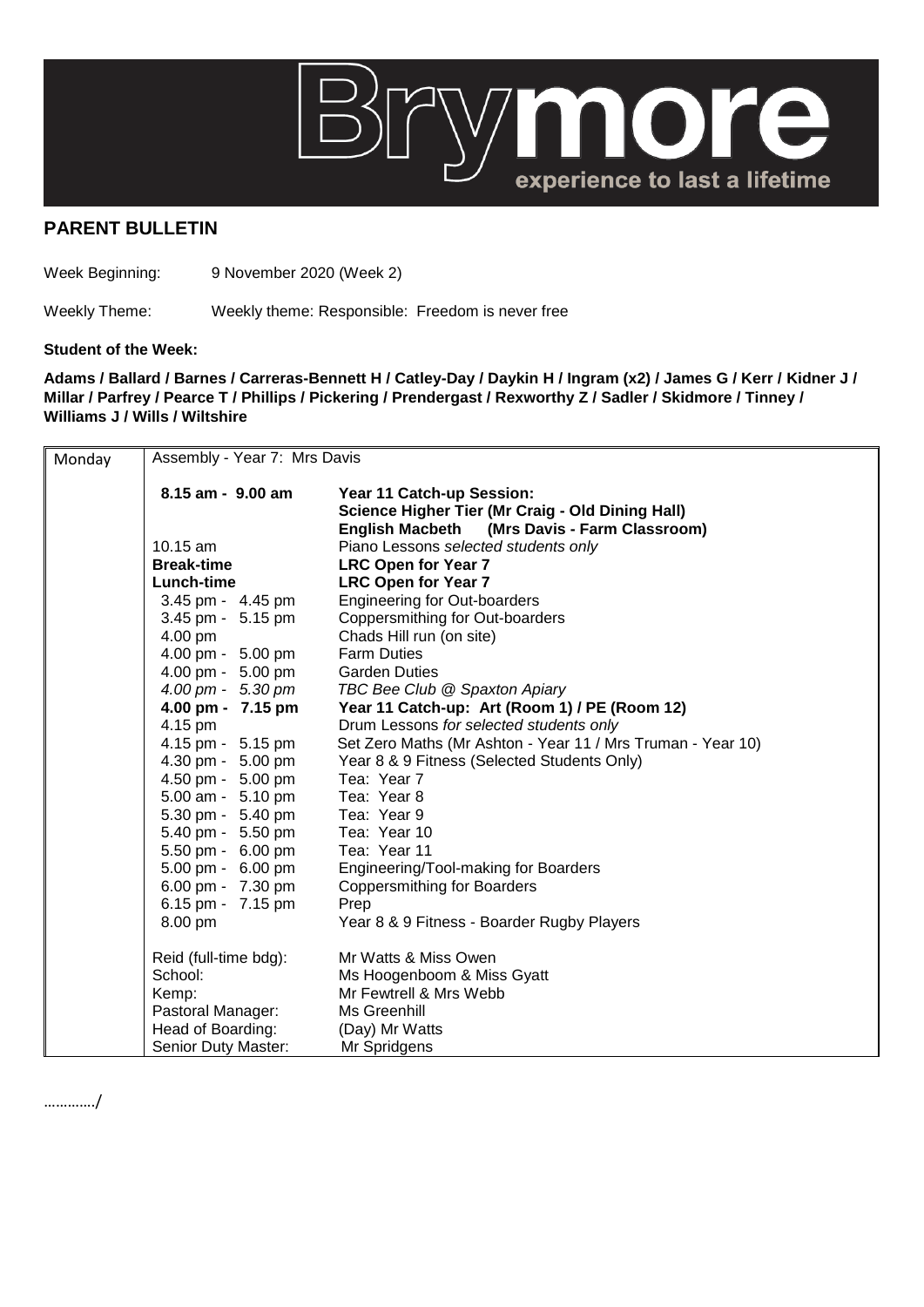| Tuesday   | Assembly - Year 8: Mrs Davis             |                                                                                      |  |  |
|-----------|------------------------------------------|--------------------------------------------------------------------------------------|--|--|
|           | 8.30 am                                  | Science catch-up with Dr J Grant                                                     |  |  |
|           | 8.40 am                                  | SSLT (Head's Office)                                                                 |  |  |
|           | <b>Break-time</b>                        | <b>LRC Open for Year 8</b>                                                           |  |  |
|           | Lunch-time                               | <b>LRC Open for Year 8</b>                                                           |  |  |
|           | 12.40 pm                                 | Year 11 Catch-up: English Macbeth (Marquee)                                          |  |  |
|           | 3.45 pm - 4.45 pm                        | Engineering/Tool Making for Out-boarders                                             |  |  |
|           | 3.45 pm - 5.15 pm                        | Sheet Metal/Fabrication for Out-boarders                                             |  |  |
|           | 4.00 pm                                  | Chads Hill run (on site)                                                             |  |  |
|           | 4.00 pm - 5.00 pm                        | <b>Farm Duties</b>                                                                   |  |  |
|           | 4.00 pm - 5.00 pm                        | <b>Garden Duties</b>                                                                 |  |  |
|           | 4.00 pm - 5.00 pm                        | Year 11 Catch-up: Art (Room 1) / Computer Science (Room 2)                           |  |  |
|           | 4.00 pm - 5.00 pm                        | Year 9 Rugby                                                                         |  |  |
|           | 4.30 pm - 5.00 pm<br>4.50 pm - 5.00 pm   | Year 10 & 11 Fitness (Selected Students Only)<br>Tea: Year 7                         |  |  |
|           | 5.00 am - 5.10 pm                        | Tea: Year 8                                                                          |  |  |
|           | 5.30 pm - 5.40 pm                        | Tea: Year 9                                                                          |  |  |
|           | 5.40 pm - 5.50 pm                        | Tea: Year 10                                                                         |  |  |
|           | 5.50 pm - 6.00 pm                        | Tea: Year 11                                                                         |  |  |
|           | 5.00 pm - 6.00 pm                        | <b>Woodwork for Boarders</b>                                                         |  |  |
|           | 6.00 pm - 7.30 pm                        | Sheet Metal / Fabrication for Boarders                                               |  |  |
|           | 6.15 pm - 7.15 pm                        | Prep                                                                                 |  |  |
|           | 6.15 pm - 7.15 pm                        | Year 11 Catch-up: Maths Higher Tier (Grade 7, 8, 9) (Rooms 10 & 11)                  |  |  |
|           | 8.00 pm                                  | Year 10 & 11 Fitness - Boarder Rugby Players                                         |  |  |
|           | Reid (full-time bdg):                    | Mrs Long & Miss Owen                                                                 |  |  |
|           | School:                                  | Ms Hoogenboom & Miss Gyatt                                                           |  |  |
|           | Kemp:                                    | Mr Fewtrell & Mrs Webb                                                               |  |  |
|           | Pastoral Manager:                        | Ms Greenhill                                                                         |  |  |
|           | Head of Boarding:                        | (Day) Mr Watts                                                                       |  |  |
|           | Senior Duty Master:                      | Mr Spridgens                                                                         |  |  |
|           | Assembly - Year 9: Mrs Davis             |                                                                                      |  |  |
| Wednesday |                                          |                                                                                      |  |  |
|           | 8.15 am - 9.00 am                        | Year 11 Catch-up:                                                                    |  |  |
|           |                                          | <b>Science (Mr Craig - Old Dining Hall)</b>                                          |  |  |
|           |                                          | <b>Science (Mr Lines - Farm Classroom)</b>                                           |  |  |
|           | 11.00 am                                 | <b>Remembrance Service (Lining the drive)</b>                                        |  |  |
|           | 3.45 pm - 4.45 pm                        | Archery for Out-boarders                                                             |  |  |
|           | 3.45 pm - 5.15 pm                        | <b>Blacksmithing for Out-boarders</b>                                                |  |  |
|           | 4.00 pm                                  | Chads Hill run (on site)                                                             |  |  |
|           | 4.00 pm                                  | Guitar Lessons selected students only                                                |  |  |
|           | 4.00 pm - 5.00 pm                        | <b>Farm Duties</b>                                                                   |  |  |
|           | 4.00 pm - 5.00 pm                        | <b>Garden Duties</b>                                                                 |  |  |
|           | 4.00 pm - 5.00 pm                        | Year 7 & 8 Rugby (Mr Williams & Mr Lines)                                            |  |  |
|           | 4.00 pm - 5.00 pm<br>4.30 pm - 5.00 pm   | Year 11 Catch-up: DT<br>Year 8, 9, 10 & 11 Fitness Catch-up (Selected Students Only) |  |  |
|           | 4.50 pm - 5.00 pm                        | Tea: Year 7                                                                          |  |  |
|           | 5.00 am - 5.10 pm                        | Tea: Year 8                                                                          |  |  |
|           | 5.30 pm - 5.40 pm                        | Tea: Year 9                                                                          |  |  |
|           | 5.40 pm - 5.50 pm                        | Tea: Year 10                                                                         |  |  |
|           | 5.50 pm - 6.00 pm                        | Tea: Year 11                                                                         |  |  |
|           | 5.00 pm - 6.00 pm                        | Archery for Boarders                                                                 |  |  |
|           | 6.15 pm - 7.15 pm                        | Prep                                                                                 |  |  |
|           | 6.00 pm - 7.30 pm                        | <b>Blacksmithing for Boarders</b>                                                    |  |  |
|           | 7.30 pm - 8.30 pm<br>8.00 pm             | Young Farmers Club - Via MS TEAMS<br>Athletics (By invitation)                       |  |  |
|           |                                          |                                                                                      |  |  |
|           | Reid (full-time bdg):                    | Mrs Long & Lady Warren                                                               |  |  |
|           | School:<br>Kemp:                         | Ms Hoogenboom & Miss Gyatt<br>Mr Watts/Ms Greenhill & Mrs Webb                       |  |  |
|           | Pastoral Manager:                        | Ms Greenhill                                                                         |  |  |
|           | Head of Boarding:<br>Senior Duty Master: | Mr Watts<br>Mr Spridgens                                                             |  |  |

…………./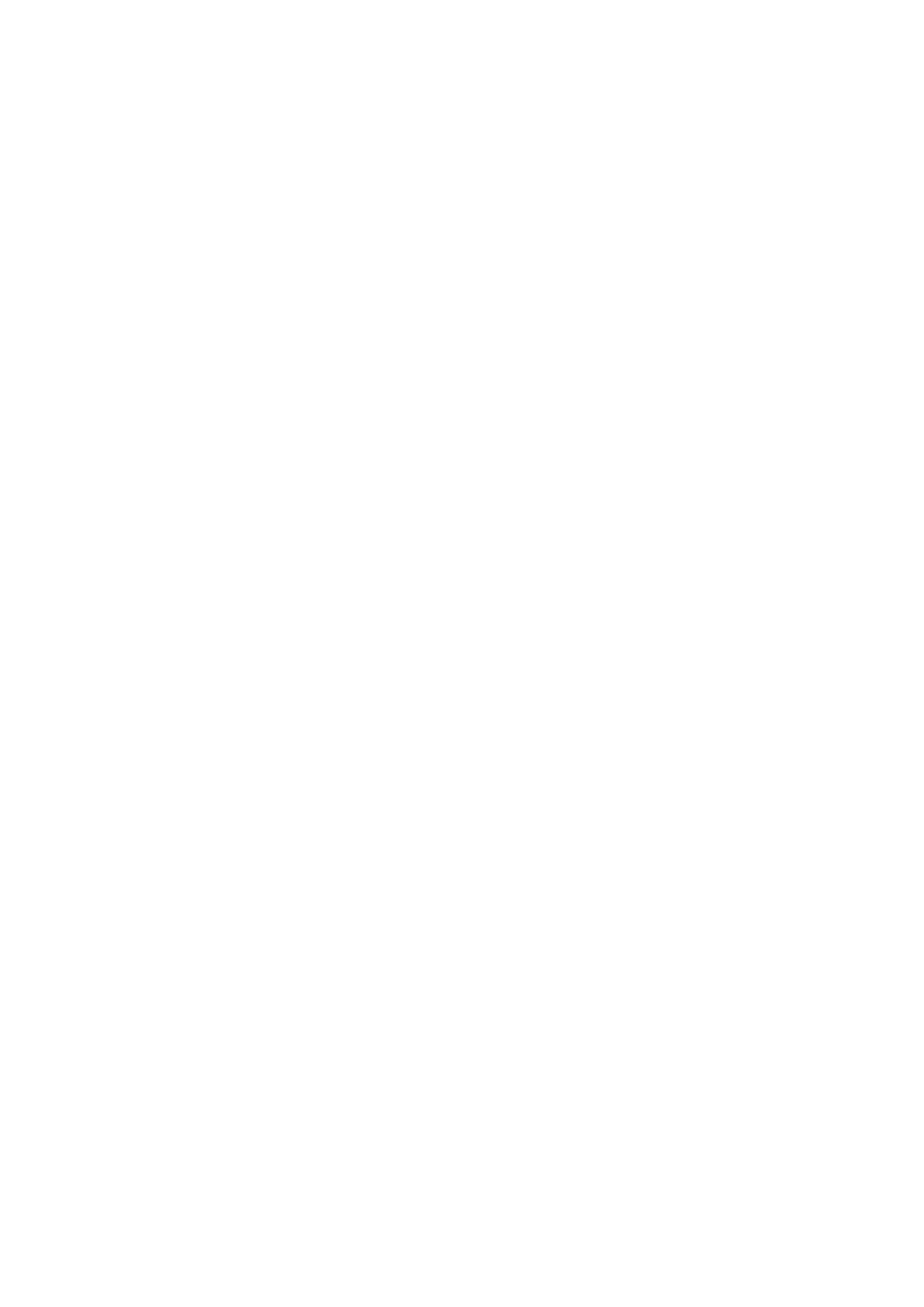| Thursday | Assembly - Year 10: Mr Thomas                                                                  |                                                                                                                     |  |
|----------|------------------------------------------------------------------------------------------------|---------------------------------------------------------------------------------------------------------------------|--|
|          | <b>Break-time</b>                                                                              | <b>LRC Open for Year 10</b>                                                                                         |  |
|          | Lunch-time                                                                                     | <b>LRC Open for Year 10</b>                                                                                         |  |
|          | 3.45 pm - 5.15 pm                                                                              | Woodwork for Out-boarders                                                                                           |  |
|          | TIME TBC                                                                                       | <b>Bike Track</b>                                                                                                   |  |
|          | 4.00 pm                                                                                        | Chads Hill run (on site)                                                                                            |  |
|          | 4.00 pm - 5.00 pm                                                                              | <b>Farm Duties</b>                                                                                                  |  |
|          | 4.00 pm - 5.00 pm                                                                              | <b>Garden Duties</b>                                                                                                |  |
|          | 4.00 pm - 5.00 pm                                                                              | Year 11 Catch-up: Maths (Rooms 10 & 11)                                                                             |  |
|          | 4.00 pm - 5.00 pm                                                                              | Year 10 & 11 Rugby (Mr Williams & Mr Spridgens)                                                                     |  |
|          | 4.50 pm - 5.00 pm                                                                              | Tea: Year 7                                                                                                         |  |
|          | 5.00 am - 5.10 pm                                                                              | Tea: Year 8                                                                                                         |  |
|          | 5.30 pm - 5.40 pm                                                                              | Tea: Year 9<br>Tea: Year 10                                                                                         |  |
|          | 5.40 pm - 5.50 pm<br>5.50 pm - 6.00 pm                                                         | Tea: Year 11                                                                                                        |  |
|          | 6.00 pm - 7.00 pm                                                                              | Green Woodworking for Boarders                                                                                      |  |
|          | 6.15 pm - 7.15 pm                                                                              | Prep                                                                                                                |  |
|          | 6.15 pm - 7.15 pm                                                                              | All Year 11: Maths Walk & Talk (Hall)                                                                               |  |
|          | 7.30 pm - 9.00 pm                                                                              | Ropes/Fitness (By invitation)                                                                                       |  |
|          |                                                                                                |                                                                                                                     |  |
|          | Reid (full-time bdg):                                                                          | Mrs Long & Miss Owen                                                                                                |  |
|          | School:                                                                                        | Ms Hoogenboom & Miss Gyatt                                                                                          |  |
|          | Kemp:                                                                                          | Mr Fewtrell & Mrs Webb                                                                                              |  |
|          | Pastoral Manager:                                                                              | Ms Greenhill                                                                                                        |  |
|          | Duty Master:                                                                                   | Mr Ashton                                                                                                           |  |
|          | Head of Boarding:                                                                              | Mr Watts                                                                                                            |  |
|          | Senior Duty Master:                                                                            | Mr Spridgens                                                                                                        |  |
| Friday   | Assembly - Year 11: Mr Thomas                                                                  |                                                                                                                     |  |
|          | <b>Break-time</b>                                                                              | <b>LRC Open for Year 11</b>                                                                                         |  |
|          | Lunch-time                                                                                     | <b>LRC Open for Year 11</b>                                                                                         |  |
|          | <b>PM</b>                                                                                      | <b>Friday Activities</b>                                                                                            |  |
|          | <b>PM</b>                                                                                      | Year 11 Catch-up:                                                                                                   |  |
|          |                                                                                                | Period 5<br><b>Maths (Mr Ashton)</b>                                                                                |  |
|          |                                                                                                | <b>Maths (Mrs Truman)</b>                                                                                           |  |
|          |                                                                                                | Science (Mr Craig - Set 3)                                                                                          |  |
|          |                                                                                                | Science (Mr Craig & Mr Winter Sets 1 & 2)<br>Period 6                                                               |  |
|          |                                                                                                | <b>Maths (Mr Ashton)</b>                                                                                            |  |
|          | 4.00 pm - 5.00 pm                                                                              | Leadership Team Prep                                                                                                |  |
|          | 4.00 pm - 5.00 pm                                                                              | <b>Farm Duties</b>                                                                                                  |  |
|          | 4.00 pm - 5.00 pm                                                                              | Year 11 Catch-up:<br>Engineering / Business Studies (for those who do not study engineering)                        |  |
|          | 4.15 pm                                                                                        | Chads Hill run (on site)                                                                                            |  |
|          | 4.50 pm - 5.00 pm                                                                              | Tea: Year 7                                                                                                         |  |
|          | 5.00 am - 5.10 pm                                                                              | Tea: Year 8                                                                                                         |  |
|          | 5.30 pm - 5.40 pm                                                                              | Tea: Year 9                                                                                                         |  |
|          | 5.40 pm - 5.50 pm                                                                              | Tea: Year 10                                                                                                        |  |
|          | 5.50 pm - 6.00 pm                                                                              | Tea: Year 11                                                                                                        |  |
|          |                                                                                                |                                                                                                                     |  |
|          | Reid (full-time bdg):                                                                          | Mrs Greenhill                                                                                                       |  |
|          | School:                                                                                        | (am) Ms Hoogenboom                                                                                                  |  |
|          |                                                                                                | (pm) Miss Gyatt                                                                                                     |  |
|          | Kemp:                                                                                          | (am) Mr Fewtrell                                                                                                    |  |
|          |                                                                                                | (pm) Mrs Webb                                                                                                       |  |
| Saturday | Senior Duty Master:                                                                            | Mr Spridgens (overnight)<br>Due to Government COVID Guidelines - Weekend paid activities are restricted at present. |  |
|          | However, boys will be made aware in plenty of time as to what is available via Microsoft Teams |                                                                                                                     |  |
|          | and their Houseparent.                                                                         |                                                                                                                     |  |
|          |                                                                                                |                                                                                                                     |  |
|          | 4.00 pm                                                                                        | Chads Hill run (on site)                                                                                            |  |
|          | Reid (full-time bdg):                                                                          | Mrs Long                                                                                                            |  |
|          | Weekend Support:                                                                               | Mr Watts                                                                                                            |  |
|          | Pastoral Manger:                                                                               | Ms Greenhill                                                                                                        |  |
|          | Head of Boarding:                                                                              | Mr Watts                                                                                                            |  |
|          | Senior Duty Master:                                                                            | Mr Spridgens                                                                                                        |  |
|          | Matron:                                                                                        | Matron Graddon                                                                                                      |  |
|          | SLT Member:                                                                                    | Mr Watts (on call - telephone)                                                                                      |  |